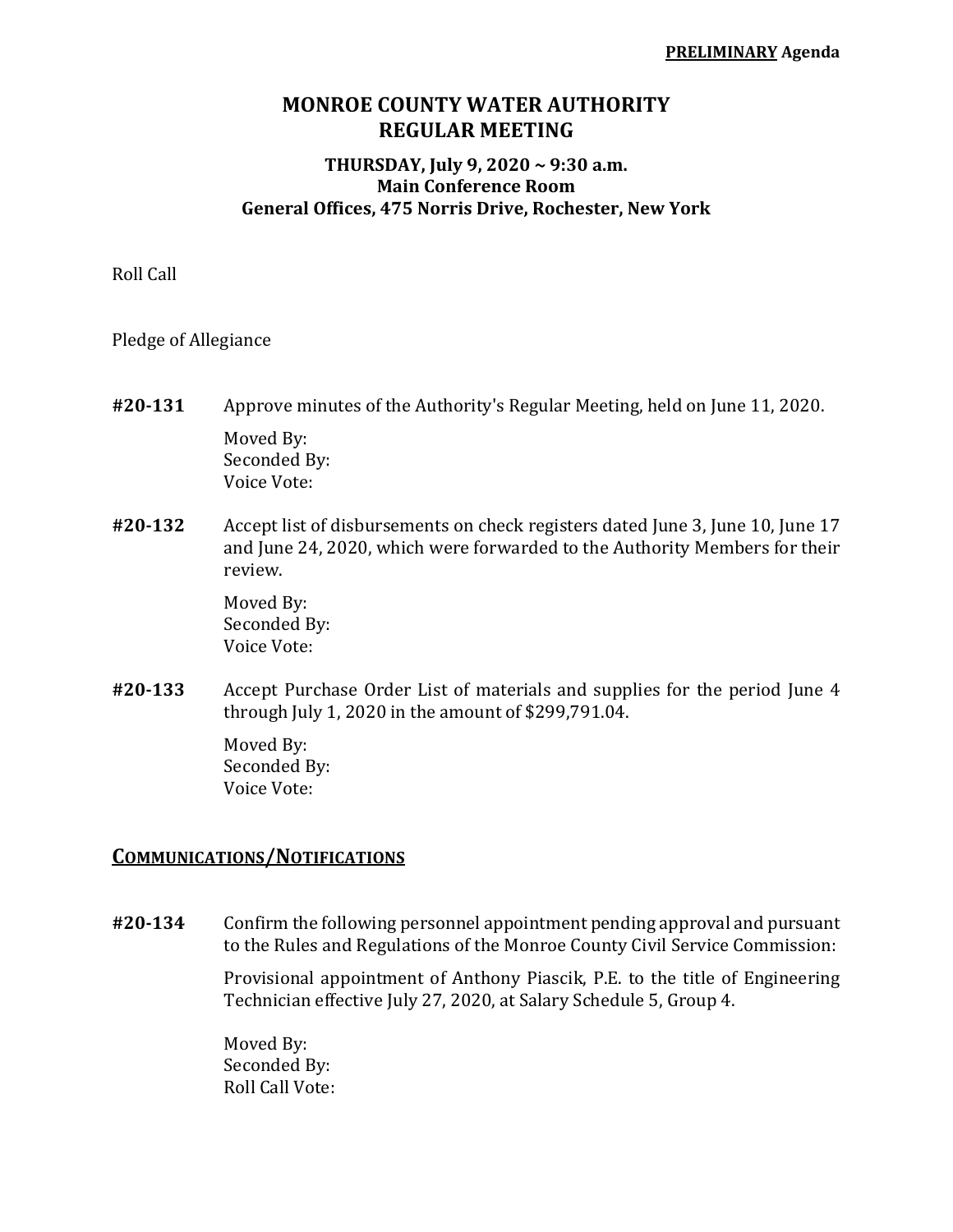**#20‐135** Confirm the following personnel appointment pending approval and pursuant to the Rules and Regulations of the Monroe County Civil Service Commission:

> Promotional appointment of Tasha Parker to the title of Office Clerk III effective July 13, 2020 at Salary Schedule 5, Group 2.

 Moved By: Seconded By: Roll Call Vote:

**#20‐136** Authorize an **amendment of Resolution #19‐243** to increase the estimated total cost for the as-needed purchase of various parts and/or supplies for maintenance and repair of Water Authority Dump Trucks and Crew Trucks throughout year 2020 from **Kenworth Northeast Group** from \$40,000 to \$65,000.

> Moved By: Seconded By: Roll Call Vote:

**#20‐137** Authorize a three-year renewal of **VMware Licensing and Support** from **Regiment Technology Group** under the New York State Information Technology Umbrella Contract, Group #73600, Award #22802, Contract #PM67310, for a total cost of \$42,683.62.

> Moved By: Seconded By: Roll Call Vote:

**#20‐138** Authorize the purchase of **Vehicle Tracking System Hardware** and monthly **GPS Monitoring Services** from **Verizon Connect NWF, Inc.** (formerly known as Networkfleet, Inc.) under the New York State OGS Contract for GPS Telematics, Group #77014, Award #PGB-22966, Contract #PT66910, through the contract period ending June 30, 2021, in an estimated amount of \$42,400.

> Moved By: Seconded By: Roll Call Vote: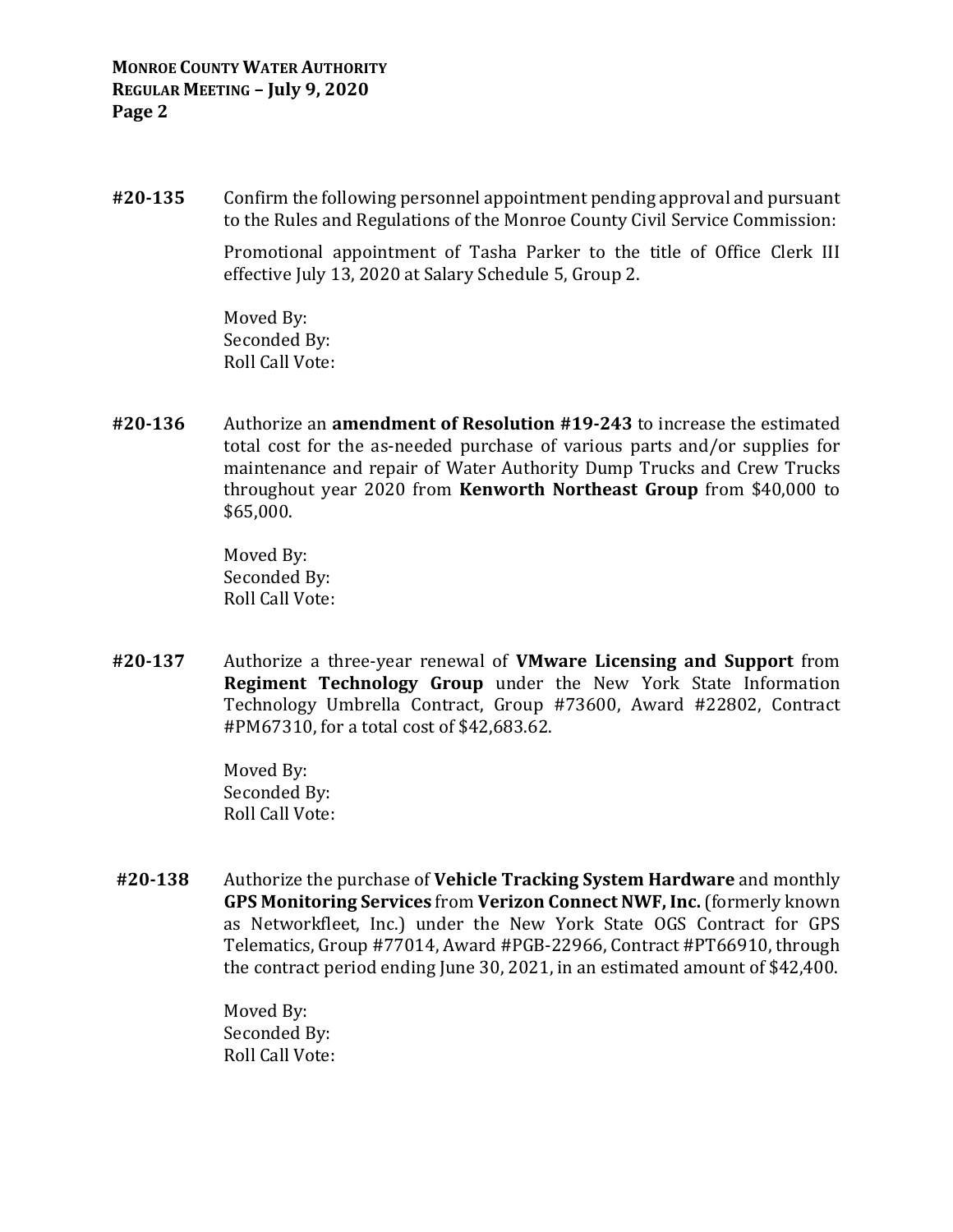**#20‐139**  WHEREAS, the Authority is operating the Town of Bergen's water system in accordance with the existing Retail Lease Agreement dated December 13, 1990 and its Amendment No. 1, dated April 12, 2011; and

> WHEREAS, the Town is seeking federal funding for the new Water Improvement Benefit Area No. 1; and

> WHEREAS, the Town of Bergen has requested a renewal of the Retail Lease Agreement with the Authority for a new forty (40) year term.

> NOW, THEREFORE, BE IT RESOLVED BY THE MEMBERS OF THE MONROE COUNTY WATER AUTHORITY:

> To authorize the execution of a **40‐year Retail Lease Agreement** with the **Town of Bergen.**

 Moved By: Seconded By: Roll Call Vote:

**#20‐140** Approve proposal as submitted by **M&T Insurance Agency, Inc.** for renewals of **Excess Liability Insurance Coverage** policies and authorization to place insurance coverage for **Premises Pollution Liability** (PPL) with limits of liability and deductibles, as proposed, and including any fees for service, for an estimated cost of \$160,000. The term for insurance coverage is July 1, 2020 through June 30, 2021.

> Moved By: Seconded By: Roll Call Vote:

**#20‐141** The Members of the Authority expressly make the following determination for all awards of Procurement Contracts made during this meeting: (i) the proposed awardee has been found to be responsible; (ii) the proposed awardee complied with the State Finance Law provisions regarding Permissible Contacts (as defined in the Authority's Procurement Disclosure Policy); (iii) the proposed awardee has (or will prior to the final award being effective) complied with the State Finance Law provisions that require disclosure of all information required to be in the Authority's Solicitation Materials (as such term is defined in the Authority's Procurement Disclosure Policy); and (iv) the procurement process did not involve conduct that is